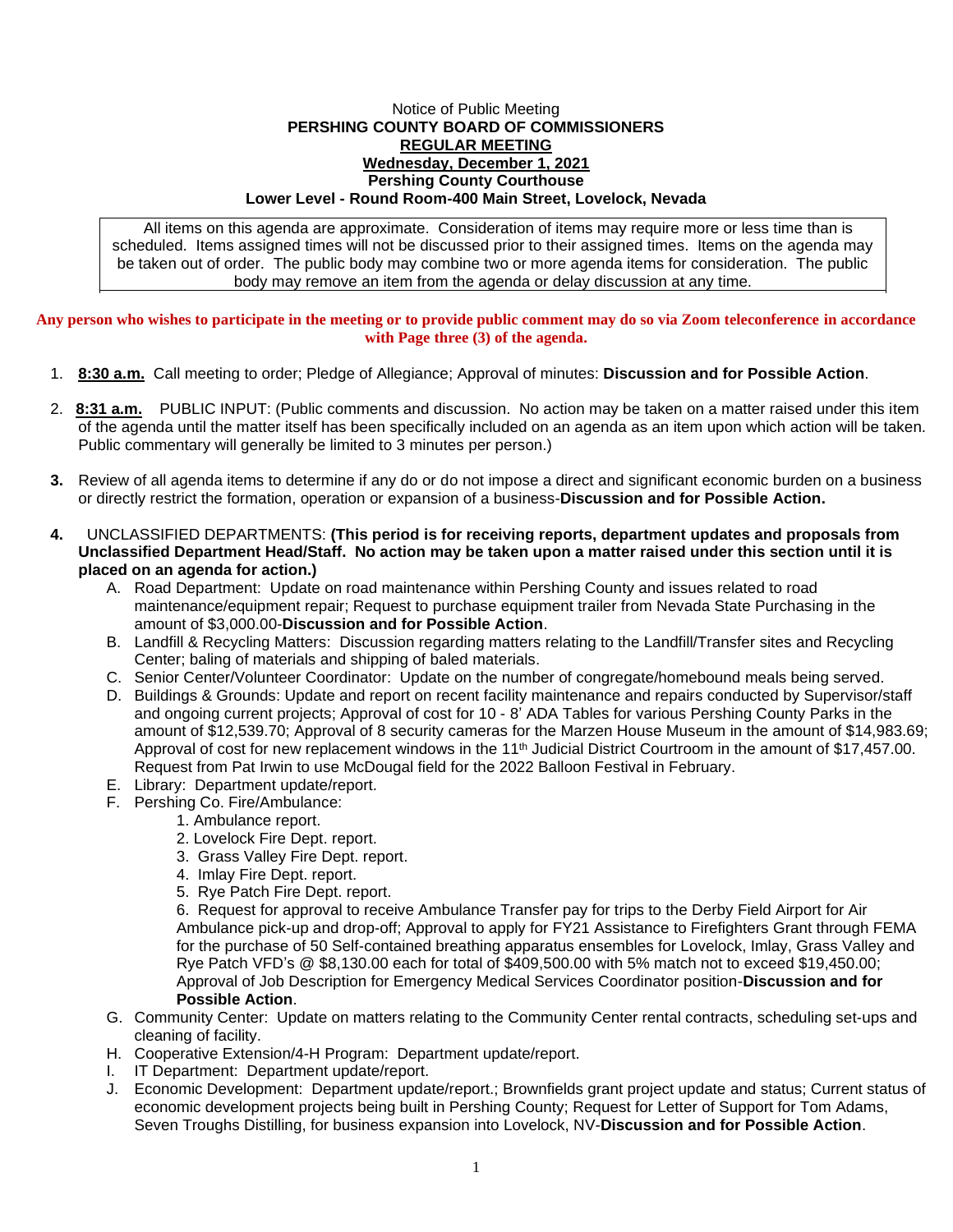Request for approval to submit a new EPA Brownsfields Grant in the amount of \$500K(partnered with Lovelock, Pershing, Winnemucca, Humboldt & WNDD) There is no match required. **Discussion and Possible Action.**

- K. Public Defender: Department update/report.
- L. Code Enforcement: Update on matters relating to Code Enforcement.
- M. Request for approval for Out of State Travel, Nathan Carmichael, Active Shooter Training, Funding Source LEPC SERC -United We Stand Grant for \$1,611.05; Approval of higher room rate in the amount of \$110.44. **Discussion and for Possible Action.**
- **5.** ELECTED DEPARTMENTS: **(This period is for receiving reports, department updates and proposals from Elected Officials/Staff. No action may be taken upon a matter raised under this section until it is placed on an agenda for action.)**
	- **A.** Lacey Donaldson, Clerk-Treasurer: Department update/report; Approval of corrections/changes to the Tax Roll; Approval of increase to Rene Childs's County Credit Card from \$1,000.00 to \$5,000.00.in order to assist other departments when purchasing items for grants, etc.-**Discussion and for Possible Action.**
	- B. Rene Childs, Auditor-Recorder: Department update/report.
	- C. Laureen Basso-Cerini, Assessor: Department update/report.
	- D. Bryce Shields, District Attorney: Department update/report.
	- E. Judge Karen Stephens, Justice Court: Department update/report.
	- F. Jerry Allen, Sheriff: Update/report on matters relating to the Pershing County Sheriff's Office; Salary Resolutions: K. Rogers; P. Christensen; S. Thornhill-**Discussion and for Possible Action**. Approval for \$1,200.00 for Inmate COVID testing. Funds from the General Fund- **Discussion and for Possible Action**
- 6. **9:30 a.m.** Presentation by JoJo Myers-Campos, Director of Broadband Business Development at Commnet Broadband, on future broadband plans in Lovelock, NV-**Discussion and for Possible Action**.
- 7. Proclamations and Awards: **Discussion and for Possible Action** (The Pershing County Board of Commissioners may make a Proclamation or present a service or other award on behalf of the County) **Years of Service Certificate/Pin**: Jeff Elerick-Ten Years.
- 8. Derby Field Airport: Update on matters relating to the Derby Field Airport; Approval of the FAA Disadvantaged Business Enterprise Program (DBE Program) and Department of Transportation DBE Program -49 CFR Part 26 Policy Statement-**Discussion and for Possible Action**.
- 9. **10:00 a.m.** PLANNING & BUILDING DEPARTMENT/IMLAY WATER SYSTEM MATTERS/PERSHING ELECTRICAL:
	- A. Department written update/report.
	- B. Submittal of Monthly Building Permits/fees collected.
	- C. Submittal of Monthly Business License applications and fees collected.
	- D. Submittal of Monthly Water Report/fees collected from the Imlay Water System.
	- E. Approval to send out Request for Statement of Qualification for professional consulting services relating to the design project management of Imlay Public Water System- **Discussion and for Possible Action**
	- F. Approval to engage in the Pre-Application process for grant or loan funding through the USDA or the State Revolving fund in order to finance the Imlay Water System. **Discussion and for Possible Action**
- 10. Litigation Meeting.
- 11. Report from Legal Counsel.
- 12. Report from Administrative Assistant/HR Rep.-County Commissioner's Office; Salary Resolution-G. Canales, Senior Center Director-**Discussion and for Possible Action**.
- 13. Items for future agendas-**Discussion and for Possible Action.**
- 14. Correspondence.
- **15. 10:30 a.m.** Shannon Ernst, Director of Social Services-Churchill Cunty and Marena Works, MSN, MPH, RN, UNR Consultant, Public Health Policy and Planning: Presentation on investigating and possibly establishing a multi-county health district for services that are currently being provided by DPBH (Nevada Division of Pubic and Behavioral Health). Request for a non-binding letter of intent from Pershing County to explore a cross-jurisdictional sharing relationship with Churchill County, UNR Medical Office of Statewide Initiatives (OSI) and the DPBH-**Discussion and for Possible Action.**